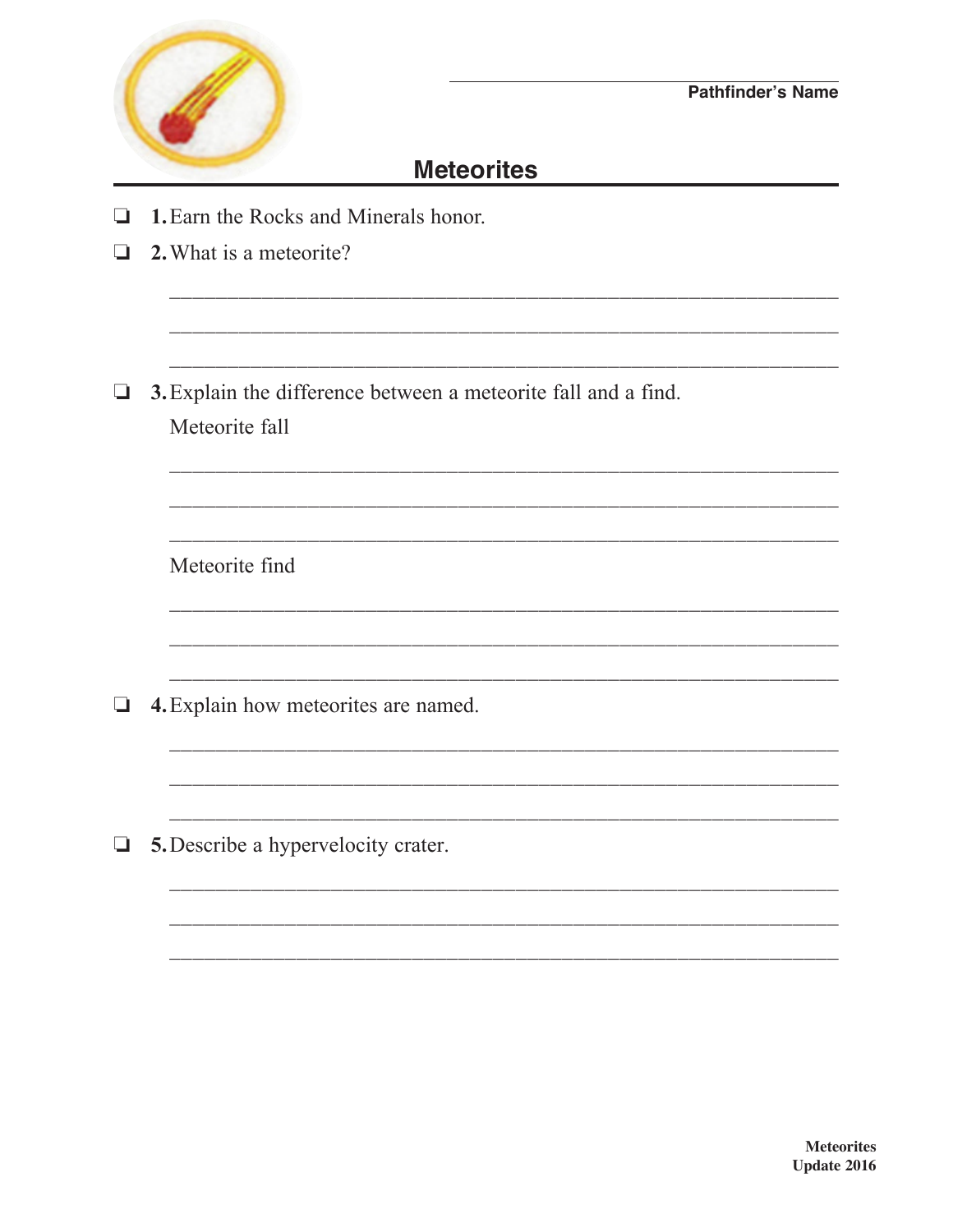$\Box$  6. Identify from images, draw or photograph the following types of meteorites. Describe the common shape, size, composition and method of formation for each type of meteorite.

- a. Stony (including Chondrites and Achondrites)
- **b.** Stony-Iron
- **c.** Iron
- $\Box$  **7.** Identify and classify three notable meteorites, including one found in your country. These may include such named meteorites as Hoba, Willamette and Allende. What makes each of your chosen meteorites notable?

| 1. |                                                                                                                                                                                                                                                     |  |  |  |
|----|-----------------------------------------------------------------------------------------------------------------------------------------------------------------------------------------------------------------------------------------------------|--|--|--|
|    |                                                                                                                                                                                                                                                     |  |  |  |
|    |                                                                                                                                                                                                                                                     |  |  |  |
|    |                                                                                                                                                                                                                                                     |  |  |  |
| 2. | <u> 1980 - Johann Barbara, martxa alemaniar a</u>                                                                                                                                                                                                   |  |  |  |
|    |                                                                                                                                                                                                                                                     |  |  |  |
|    |                                                                                                                                                                                                                                                     |  |  |  |
|    |                                                                                                                                                                                                                                                     |  |  |  |
| 3. | <u> 1980 - Johann Barn, mars and de British Barn, mars and de British Barn, mars and de British Barn, mars and d</u>                                                                                                                                |  |  |  |
|    |                                                                                                                                                                                                                                                     |  |  |  |
|    |                                                                                                                                                                                                                                                     |  |  |  |
|    |                                                                                                                                                                                                                                                     |  |  |  |
|    | 8. Identify seven Bible mentions of a meteorite or fiery rock falling from<br>heaven (stars, large stone, hailstone and brimstone are common Biblical<br>terms for meteorites). Discuss or describe why you think the Bible<br>mentions meteorites. |  |  |  |
|    |                                                                                                                                                                                                                                                     |  |  |  |

| 2. $\qquad \qquad$                                                                                                    |  |  |
|-----------------------------------------------------------------------------------------------------------------------|--|--|
|                                                                                                                       |  |  |
|                                                                                                                       |  |  |
| <u> 1989 - Johann Harry Harry Harry Harry Harry Harry Harry Harry Harry Harry Harry Harry Harry Harry Harry Harry</u> |  |  |
|                                                                                                                       |  |  |
| <u> 1980 - Jan Samuel Barbara, martin d</u>                                                                           |  |  |
|                                                                                                                       |  |  |
|                                                                                                                       |  |  |
| $\overline{\mathbf{5}}$ .                                                                                             |  |  |
|                                                                                                                       |  |  |
| <u> 1980 - Jan James James Barbara, president e</u>                                                                   |  |  |
|                                                                                                                       |  |  |
|                                                                                                                       |  |  |
|                                                                                                                       |  |  |
|                                                                                                                       |  |  |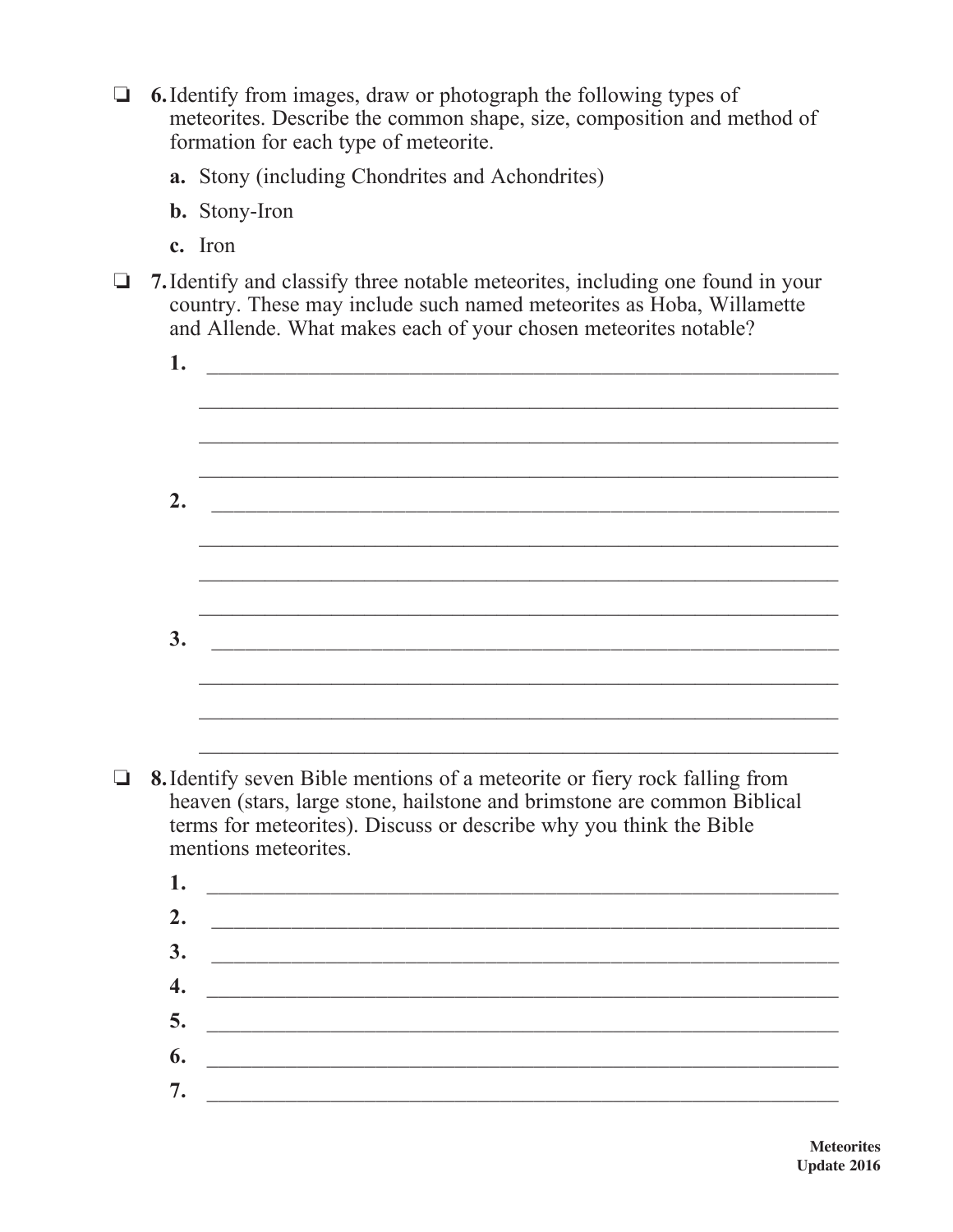- **9.** Do two of the following:
	- **a.** Visit a local museum and identify meteorites that have been gathered from different locations around the world.
	- **b.** Have a local rockhound/meteorite collector visit your group and present meteorites he/she has collected.
- **c.** Create a display of 10 photos and information about meteorites including significant information learned in this honor.
	- **d.** Create a table game that assists others in learning about meteorites. You may model the game after popular card or board games.

Date completed \_\_\_\_\_\_\_\_\_\_\_\_\_\_\_\_\_\_\_\_\_\_\_\_\_\_\_\_\_\_\_\_\_\_\_\_\_\_\_\_\_\_\_\_\_